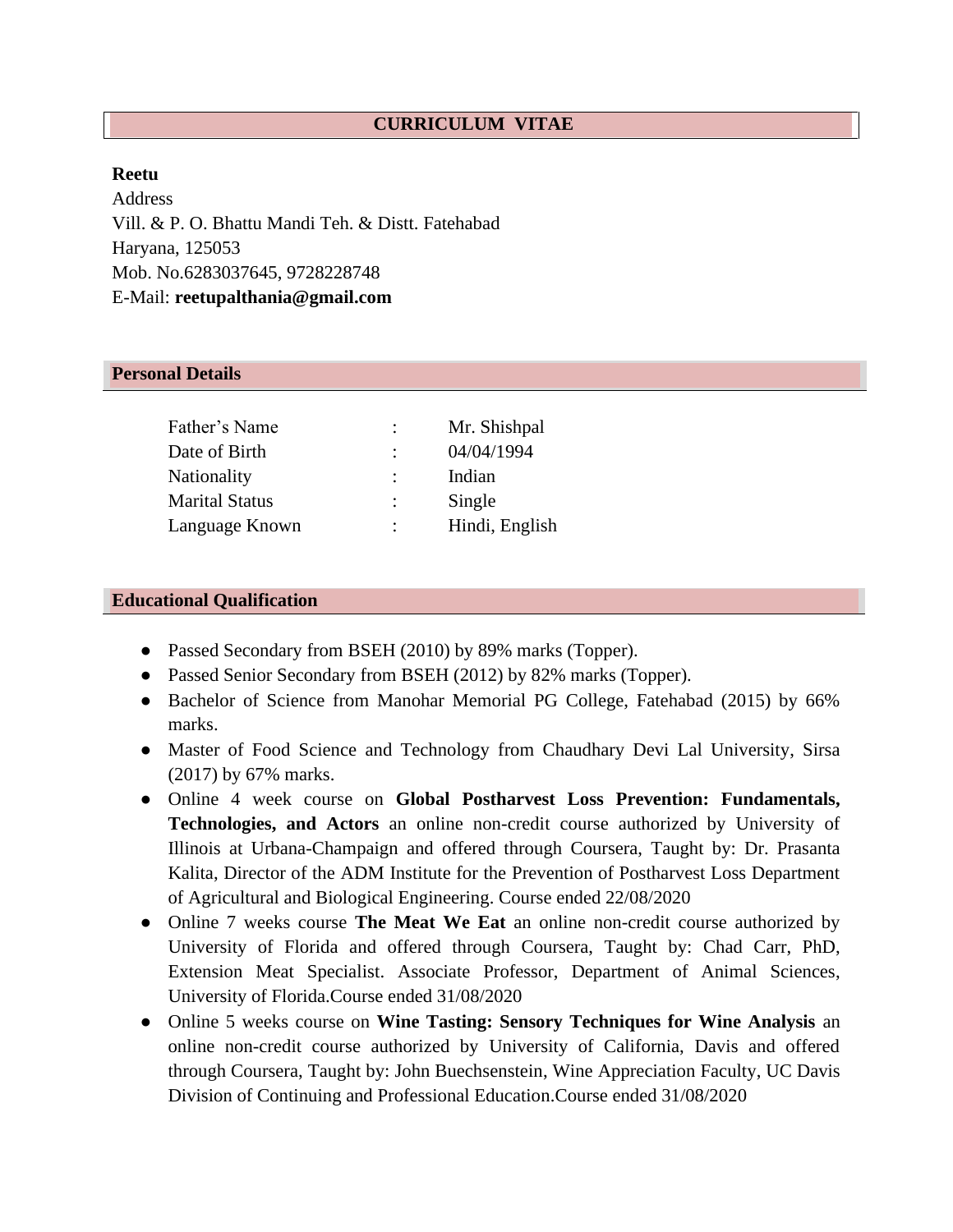#### **Field of Specialization**

• Food Technology

#### **Current working**

• Assistant Professor at Maharaja Ranjit Singh Punjab Technical University, Bathinda.

## **Experience**

• Assistant Professor at I.K. Gujral Punjab Technical University, Jalandhar.

## **Previous job responsibilities**

- Teaching to M.Sc. and B.Sc. Food Technology
- Conduct practical examination and result of various courses.
- Coordination of Board of Studies related work
- Coordination of admissions and other (equivalance and refund related) work
- Scholarship cases of M.Sc.
- Time Table preparation for courses
- Coordination of Extracurricular activities (sports and youth festival etc.)

## **Industrial Experience**

- Quality control Officer at Hamma Naturals (Packaged Drinking Water), Ludhiana, Punjab. (August, 2017 to Dec.2018)
- Selected as the **Best Quality control Officer** in the audit of BIS (Bureau of Indian Standards).

## **Conference/Seminars/Workshops attended**

- Participated in National Conference in Biotechnology: Emerging Trends (February 11- 12,2016) held at CDLU, Sirsa.
- Participated in Workshop on Innovative Food Packaging and Testing (September 12-13, 2019) held at NIFTEM, Sonepat.

## **Poster Presentation in National Conferences**

• **Reetu**\*, Aayush Wadhwa, Barinderjit Singh (2020) Iron Biofortification of Sorghum by Soaking and Germination: Effect on Proximate Composition, Iron, Bioactive and Functional Properties. 23rd Punjab Science Congress on Emerging trends in Science and Technology for sustainable Development (7-9 Feb 2020) at SLIET, Longowal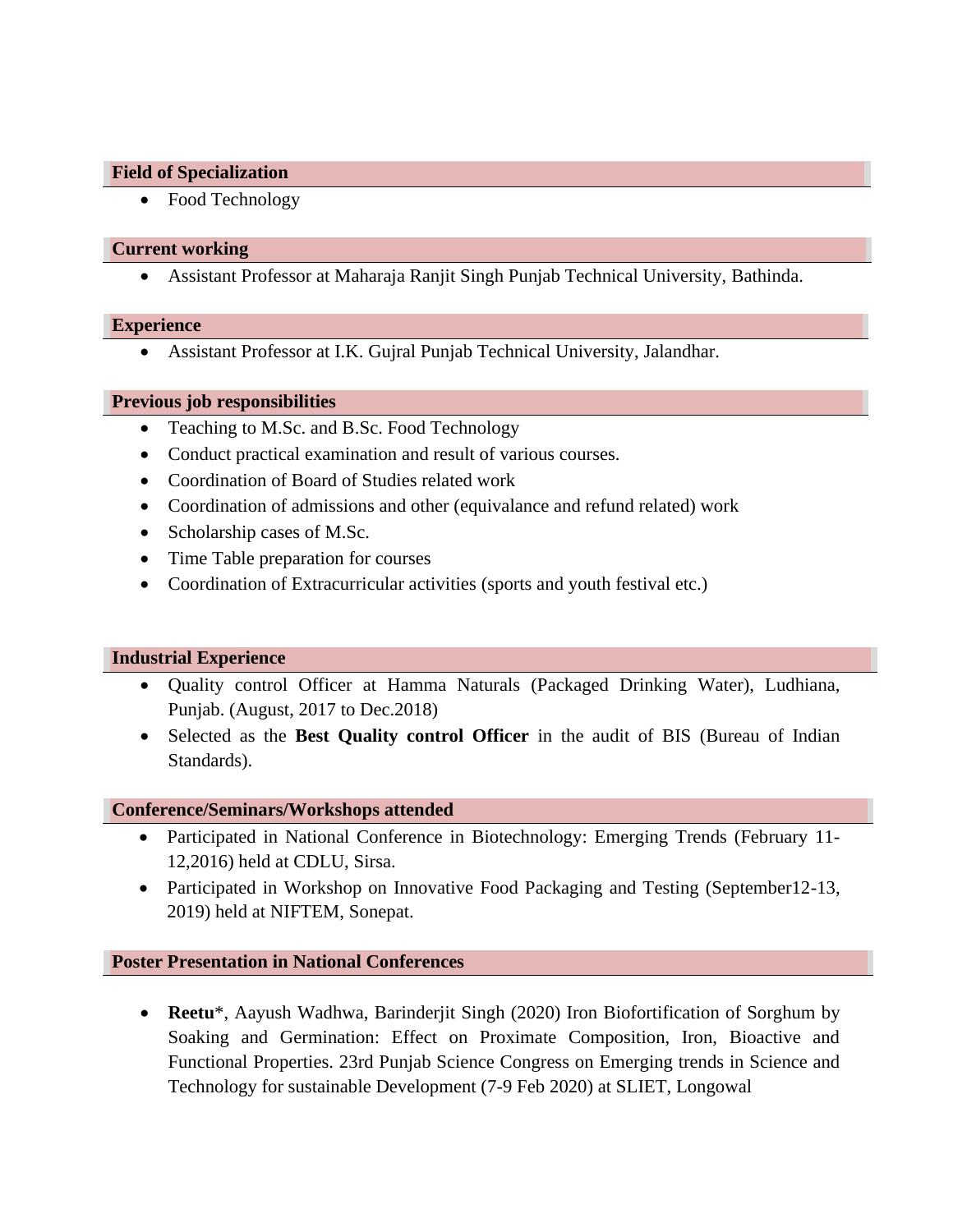- **Reetu\***, Barinderjit Singh, Aayush Wadhwa (2020) Biofortification of Sorghum for Combating Hidden Hunger for Iron. Multi-Disciplinary National Conference "Science & Technology for Sustainable Future" (March 6-7, 2020) at DAV College, Jalandhar (SERB-DST & DBT Sponsored)
- Jyotsna Tandon, Aruna Bhatia**, Reetu\***, Manpreet Saini (2020) To study the Application of Bacteriocin Produced by NCDC 343 to Inhance the Shelf Life of Apple Juice. 23rd Punjab Science Congress on Emerging trends in Science and Technology for sustainable Development (7-9 Feb 2020) at SLIET, Longowal
- Mamta Kumari\*, **Reetu Palthania,** Rajneesh Kant Sachdev (2020) Formulation and sensory evaluation of gluten free protein-rich bar made with the incorporation of raw and germinated chia flour. Multi-Disciplinary National Conference "Science & Technology for Sustainable Future" (March 6-7, 2020) at DAV College, Jalandhar (SERB-DST & DBT Sponsored)

# **Oral Presentation in National / International Conferences**

- **Reetu**\*, Barinderjit Singh, Aayush Wadhwa. Iron Biofortification of Sorghum by Soaking and Germination: Effect on Proximate Composition, Iron, Bioactive and Functional Properties. 23rd Punjab Science Congress on Emerging trends in Science and Technology for sustainable Development (7-9 Feb 2020) at SLIET, Longowal
- **Reetu**\*, Barinderjit Singh Effect of Soaking, Gemination and Cooking Methods on Polyphenolic and Antioxidant Properties of Cowpea. International Young Scholar Workshop-2020 conducted by Suleyman Demirel University, Kazakhstan.
- Barinderjit Singh**, Reetu**\* and Menka Saini. Free and Conjugated polyphenolic profile of *Quisqualis Indica* Flower extract. International virtual conference on COVID-19 and infectious disease in relation to public health: Prospectives and challenges conducted by Career Point University, Hamirpur
- Barinderjit Singh**, Reetu***\*,* Menka Saini Optimization of the Extraction Conditions for Bioactive Components of *Quisqualis Indica* Flower and its Enzyme Inhibitory Activity Associated with Type 2 Diabetes." World Summit on Medical Science, Pharmaceutical Science and Nursing Science Research 2020 Organised by Eudoxia Research Centre.

## **M.Sc. Project**

• **Evaluation of Antioxidant potential of Unripe banana peel and Proximate analysis.** Supervised by Dr. Manju V. Nehra, Assistant Professor, Department of Food Science & Technology, CDLU, Sirsa.

**Details of FDP/ Refresher courses/ Short term courses attended**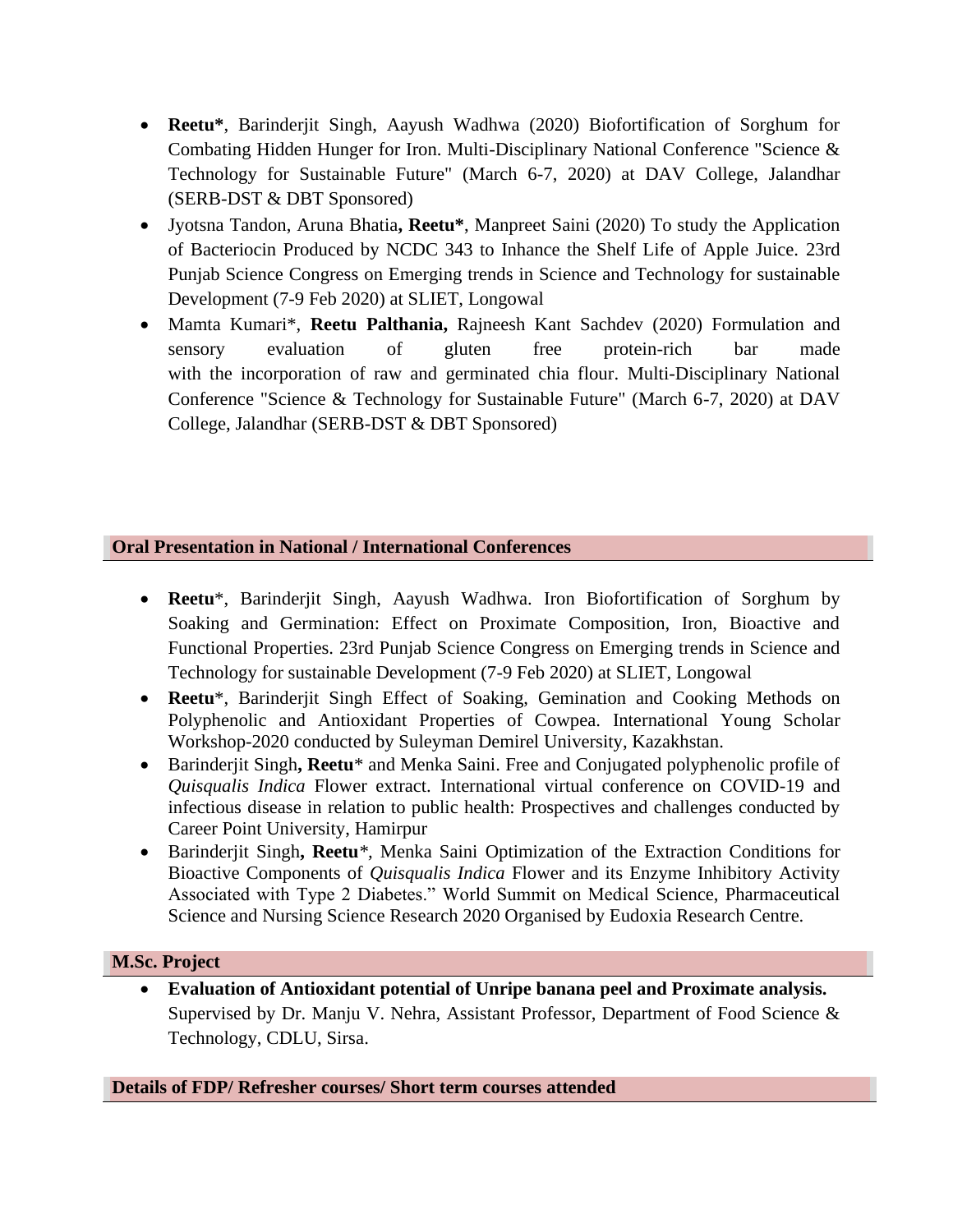- Modern Tools & Techniques for Teachers and Researchers from 18-11-2019 to 22-11- 2019 organised by Department of Computer science, I K G PTU, main campus.
- Internet of Things and Real life Applications from 02-12-2019 to 06-12-2019 Department of Mechanical engineering, I K G Punjab Technical University, main campus, Jalandhar.
- Fostering creativity and innovation in Entrepreneurship from 16-12-2020 to 21-12-2020 organised by Entrepreneurship Development and Industrial Coordination Department from 16-12-19 to 21-12-19 (One Week) at IKGPTU, Kapurthala
- Inhancing research capabilities from 1-06-2020 to 5-06-2020 organized by Society of Materials and Mechanical Engineers (SOMME).
- Challenges in building collaborations in research and innovation on 09.05.2020 organised by faculty of humanities and science, Abdul Kalam Centre Innovation & Entrepreneurship Development
- Two-week Faculty Development Program on LATEX from organized by Department of Computer Science & Engineering of Sri Sai College of Engineering & Technology, Badhani Pathankot in association with IIT Bombay Spoken Tutorial (An initiative of National Mission on Education through ICT, MHRD, Govt of India) from 23rd March to 4th April 2020.
- Online refresher program on MBA-PPC (MANAGEMENT, BUSINESS, ADMINISTRATION - PRESENT & POST CRISIS Organized by Continual & Advanced Learning Lounge (CALL), SA Curricula Advanced Support System from 14th April 2020 to 04th May 2020
- Short Term Training Programme on I5 INNOVATION, INCUBATION, INTRAPRENEUR, INVENTION & INTELLECTUAL PROPERTY from 26-04-2020 to 09-05-2020 Organized by Centre by IP Law (C-IPL) of SA Centre for Constructive Learning and Systematic Research to commemorating the World IP Day
- Online Faculty Development Program on Research and Innovation) organized by Department of Mechanical Engineering, Sri Sai Group of Institutes, Badhani-Pathankot from 05-09 June, 2020
- Two week online Faculty Development programme on Advanced Concepts For Developing Moocs Conducted by PMMMNMTT Teaching Learning Centre Ramanujan College, University of Delhi (1July- 16 July, 2020).
- One Week AICTE Recognized Faculty Development Programme on Fostering Creativity and Innovation in Entrepreneurship Conducted by Entrepreneurship Development and Industrial Coordination Department, National institute for technical teachers training and research from 16-12-19 to 21-12-19

# **Details of Webinar/courses attended**

"The How? and Why? of Transitioning to Data Science, for Non IT Professionals" webinar by Department of Mechanical Engineering Cambridge Institute of Technology, Bengaluru.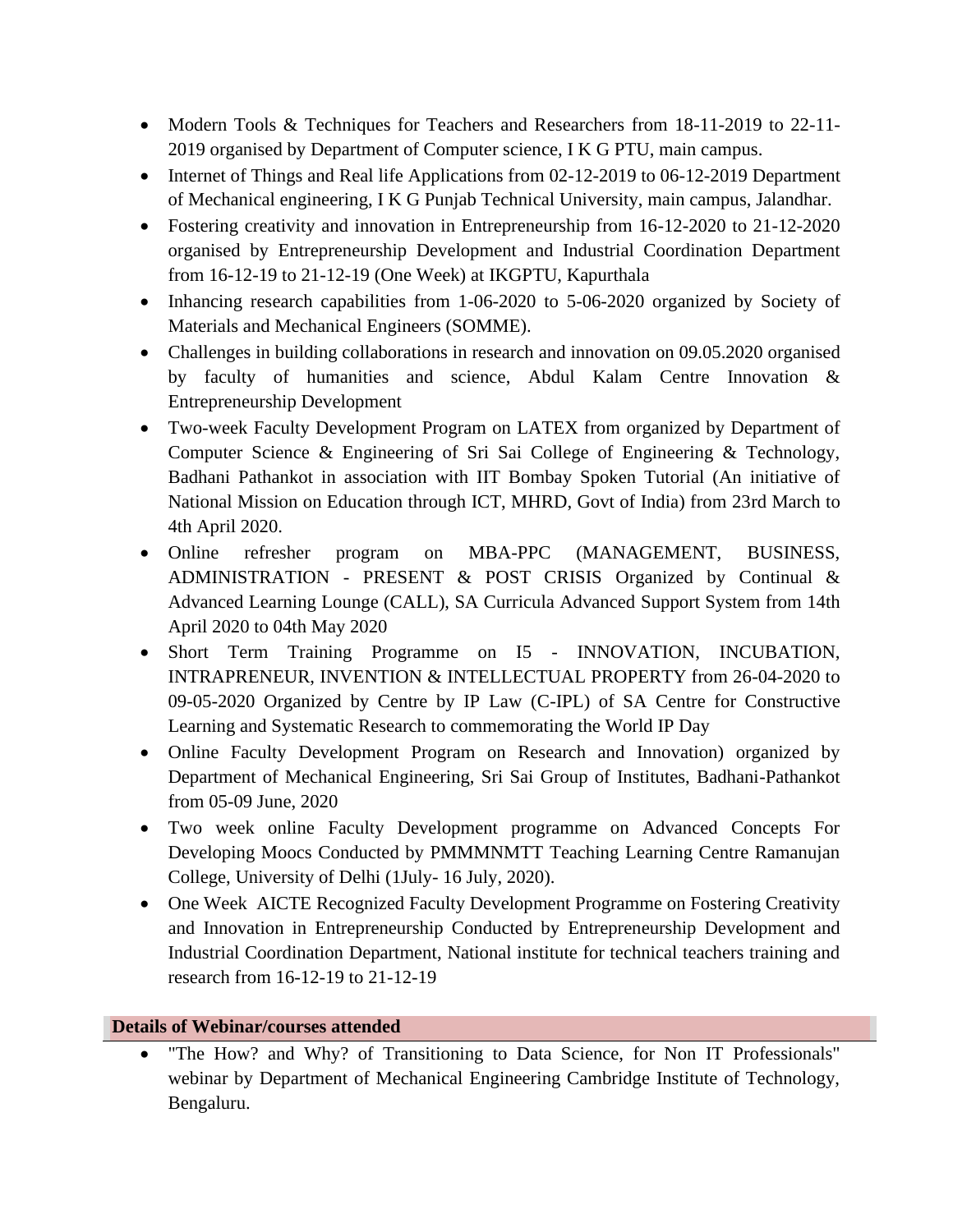- International webinar on Global Economic Development Impact on Covid 19 issues, challenges and the way forward jointly organised by IQAC and department of commerce, pg and research centre and BBA CA department of Puna college of Arts, Science and Commerce.
- A Webinar Series on "INNOVATIVE AGRO-FOOD PROCESSING TECHNOLOGIES FOR ENTREPRENEURSHIP DEVELOPMENT" RKVY RAFTAAR-Agri Business Incubator (Ministry of Agriculture Cooperation and Farmers' Welfare) organised by Agri. & Food Business Incubator, Anand Agricultural University, Anand, Gujarat
- National webinar on Looking Ahead: Leading and Inspiring through Uncertain Times organized by the Internal Quality Assurance Cell, St Albert's College
- Setting a New Normal in Food Processing Sector in Post COVID-19: Opportunities and Challenges" organized by Department of Processing and Food Engineering, College of Technology and Engineering
- National webinar on The New Normal in Education organized by the Internal Quality Assurance Cell, St. Albert's College
- Training on Basics of COVID-19 from from iGOT, DIKSHA, Ministry of Human Resource and Development.
- Online training on Infection Prevention and Control from iGOT, DIKSHA, Ministry of Human Resource and Development.
- International Level Webinar on 'SOCIO-ECONOMIC REPERCUSSIONS OF COVID-19 PANDEMIC ON GLOBAL ECONOMY' organized by Department of Economics, POONA COLLEGE OF ARTS, SCIENCE & COMMERCE.
- Journal citation report (JCR) -South Asia Training and Certification Programm 2020.
- "New Kahoot! Features. New MS Teams features!" webinar with Leslie Fisher.
- National webinar on "Enterpneurial Skills organised by department of commerce, Gurunanak Khalsa College, Yamunanagar.
- "Practical Rheology for the Food Technologists" organized by the Department of Food Technology, School of Chemical Technology, Harcourt Butler Technical University Kanpur in association with Anton Paar, India
- Online Teaching and Effective Learning: Bridging the Gap" organised by Society of Materials and Mechanical Engineers, Bhatinda.
- Webinar on 'Role of dietary spices in human health and wellness' organized by Association of Food Scientists and Technologists AFST(I)
- Webinar on 'Food Protection Science and Strategies' organized by Association of Food Scientists and Technologists AFST(I)
- National webinar on Patents and Copyrights: An Overview and Practical Considerations by Ansal University, Gurgoan.
- Short Term Training Programme on"I5 INNOVATION, INCUBATION, INTRAPRENEUR, INVENTION &INTELLECTUAL PROPERTY" Organized by